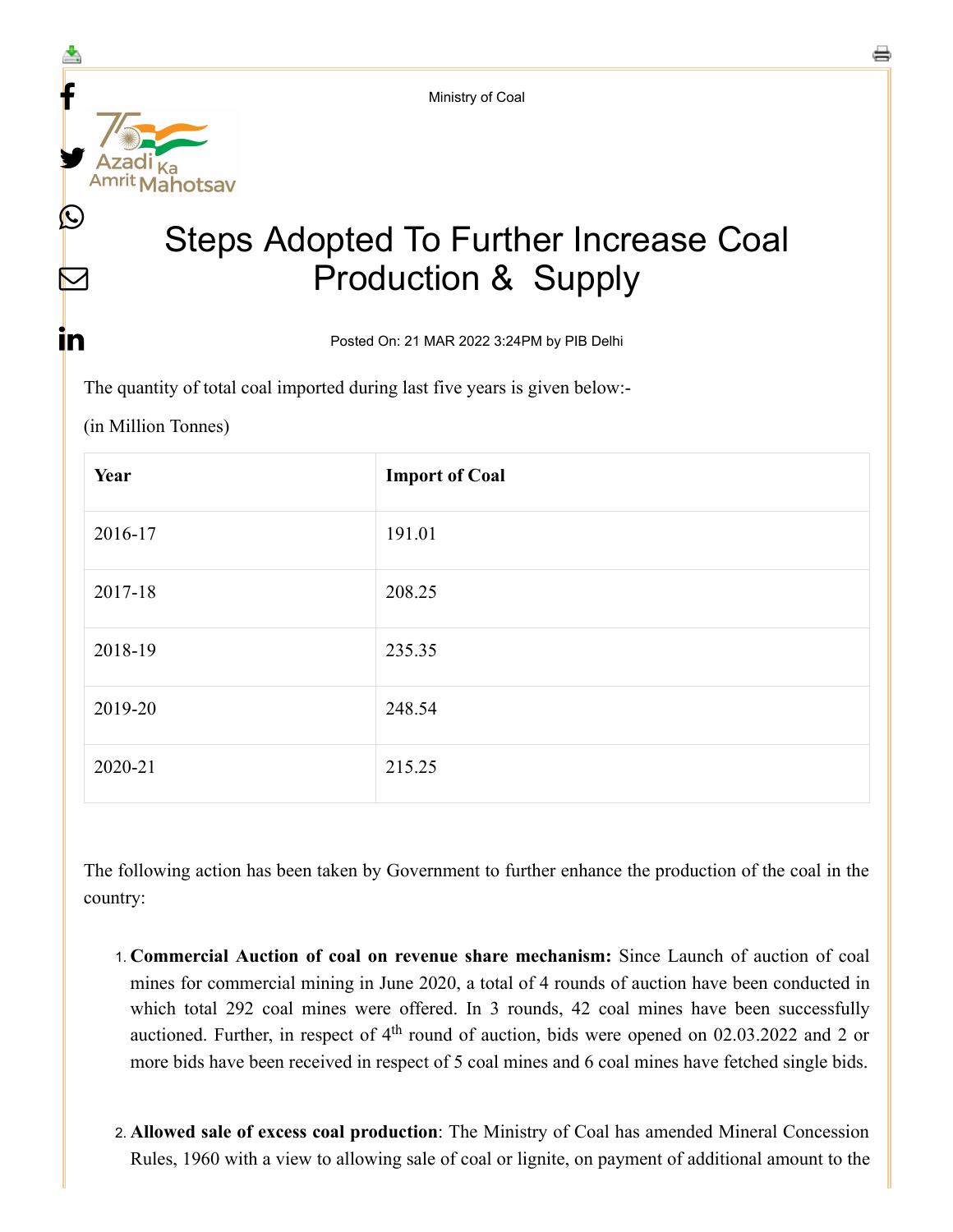State Government, by the lessee of a captive mine up to 50 percent of the total coal or lignite produced in a financial year, after meeting the requirement of the end use plant linked with the mine. Earlier this year, the Mines and Minerals (Development  $\&$  Regulation) Act had been amended to this effect. This is applicable for both the private and public sector captive mines. With this amendment, the Government has paved the way for releasing of additional coal in the market by greater utilization of mining capacities of captive coal and lignite blocks, which were being only partly utilized owing to limited production of coal for meeting only their captive needs.

- 3. **Rolling auction:** In order to expedite the process for conducting auction and to carry out more rounds of auction in a year, a mechanism of rolling auctions of coal mines has been planned. Under this mechanism, upon completion of the electronic auction process of a tranche, the next tranche of auction would be launched for following mines:
- i. Mines where no bid or only single bid was received in the previous tranche of auction (except for those mines where Ministry of Coal decides to go for second attempt of auction)
- ii. New mines, if any, identified by Ministry of Coal

f

y

 $\bigcirc$ 

 $\bm \boxtimes$ 

**in** 

- 4. **Single Window Clearance**: The Union government has launched Single Window Clearance portal on 11.01.2021 for the coal sector to speed up the operationalisation of coal mines. It is an unified platform that facilitates grant of clearances and approvals required for starting a coal mine in India. Now, the complete process shall be facilitated through Single Window Clearance Portal, which will map not only the relevant application formats, but also process flow for grant of approvals or clearances.
- 5. Coal India Limited (CIL) has envisaged a coal production programme of one Billion Tonne from CIL mines. CIL has taken the following steps to achieve the target of augmentation of coal production capacity.
- i. 15 Projects identified with a Capacity of about 160 MTPA (Million Tonnes per Annum) to be operated by Mine Developer cum Operator mode.
- ii. Capacity addition through special dispensation in Environment Clearance under clause 7(ii) of Environmental Impact Assessment (EIA) 2006
- iii. CIL has taken steps to upgrade the mechanized coal transportation and loading system under 'First Mile Connectivity' projects.

The entire demand of coal is not met from domestic production as the supply of high quality coal / coking coal (low-ash-coal) in the country is limited and thus no option is left but to resort to import of coking coal. Further, coal imported by power plants designed on imported coal and high grade coal required for blending purposes cannot be substituted by domestic coal. However, due to increased availability of coal on account of policy measures taken to increase domestic coal production, total coal import declined from 248.54 MT in 2019-20 to 215.25 MT in 2020-21. Further, during April 2021- January 2022, coal import has further decreased to the level of 173.32 MT as compared to 180.56 MT during the corresponding period of previous year.

Coal import by Power sector declined from 69.22 MT in 2019-20 to 45.47 MT in 2020-21. Further, during April 2021-January 2022, coal import by Power Sector has decreased to the level of 22.73 MT as compared to 39.01 MT during the corresponding period of previous year.